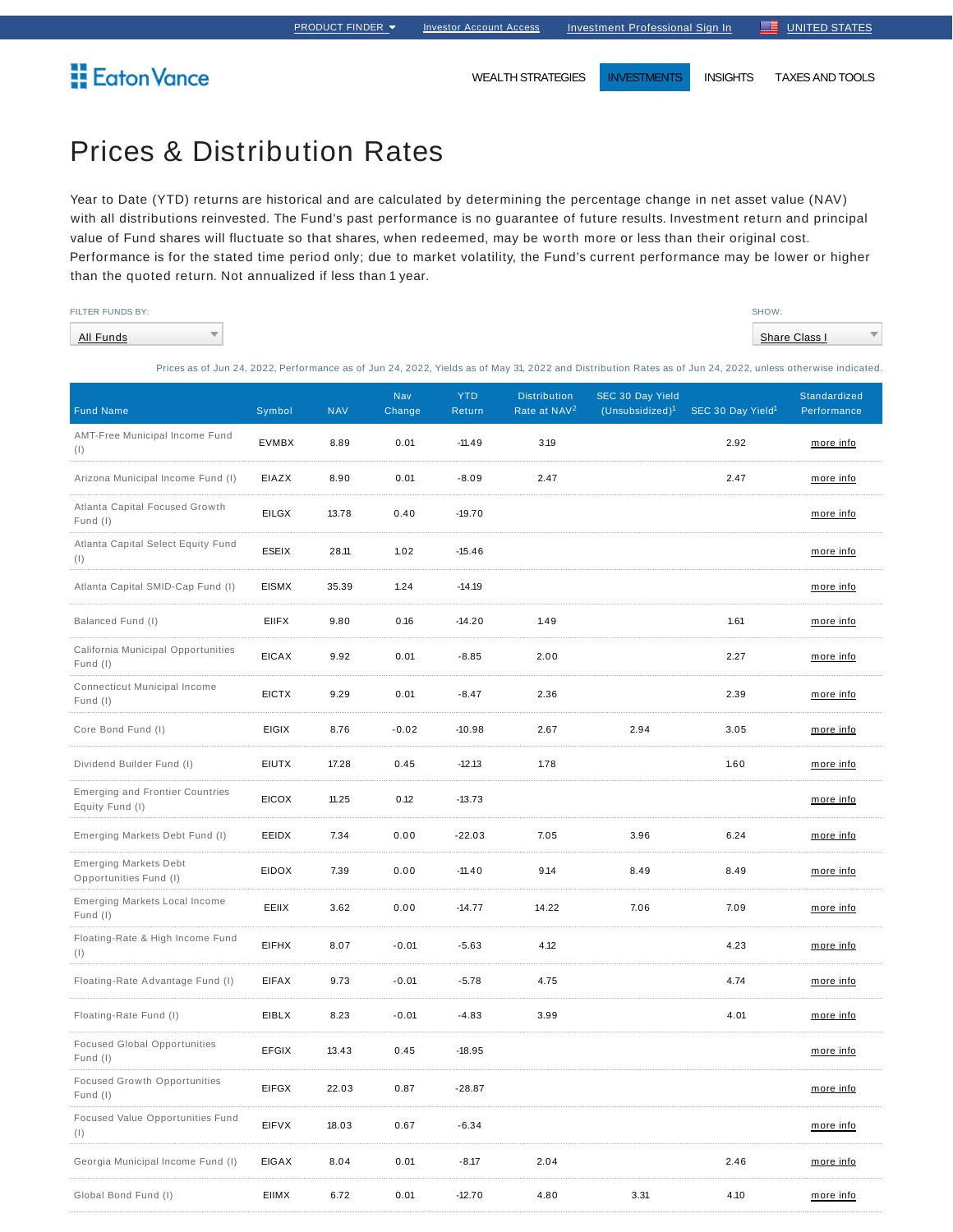| <b>Fund Name</b>                                       | Symbol       | <b>NAV</b> | Nav<br>Change | <b>YTD</b><br>Return | <b>Distribution</b><br>Rate at NAV <sup>2</sup> | SEC 30 Day Yield<br>$(Unsubsidized)^1$ | SEC 30 Day Yield <sup>1</sup> | Standardized<br>Performance |
|--------------------------------------------------------|--------------|------------|---------------|----------------------|-------------------------------------------------|----------------------------------------|-------------------------------|-----------------------------|
| Global Income Builder Fund (I)                         | <b>EDIIX</b> | 9.23       | 0.19          | $-17.25$             | 3.77                                            | 2.94                                   | 2.97                          | more info                   |
| Global Macro Absolute Return<br>Advantage Fund (I)     | <b>EGRIX</b> | 9.69       | 0.00          | $-5.28$              |                                                 | 5.53                                   | 5.67                          | more info                   |
| Global Macro Absolute Return<br>Fund (I)               | <b>EIGMX</b> | 8.10       | 0.00          | $-4.06$              | 3.97                                            |                                        | 4.99                          | more info                   |
| Global Small-Cap Equity Fund (I)                       | <b>ESVIX</b> | 13.29      | 0.44          | $-23.05$             |                                                 |                                        |                               | more info                   |
| Government Opportunities Fund<br>(1)                   | <b>EIGOX</b> | 5.78       | 0.00          | $-2.47$              | 2.21                                            | 1.91                                   | 1.93                          | more info                   |
| Greater China Growth Fund (I)                          | <b>EICGX</b> | 20.59      | 0.60          | $-16.03$             |                                                 |                                        |                               | more info                   |
| Greater India Fund (I)                                 | EGIIX        | 36.58      | 0.48          | $-19.78$             |                                                 |                                        |                               | more info                   |
| Growth Fund (I)                                        | <b>ELCIX</b> | 30.86      | 1.13          | $-25.78$             |                                                 |                                        |                               | more info                   |
| High Income Opportunities Fund<br>(1)                  | EIHIX        | 3.98       | 0.02          | $-9.59$              | 5.80                                            |                                        | 5.58                          | more info                   |
| High Yield Municipal Income Fund<br>(1)                | <b>EIHYX</b> | 8.16       | 0.01          | $-11.06$             | 3.92                                            |                                        | 3.16<br>as of 4/30/2022       | more info                   |
| Income Fund of Boston (I)                              | <b>EIBIX</b> | 4.90       | 0.02          | $-10.12$             | 5.90                                            |                                        | 5.76                          | more info                   |
| International Small-Cap Fund (I)                       | <b>EILIX</b> | 11.51      | 0.34          | $-27.01$             |                                                 |                                        |                               | more info                   |
| Large-Cap Value Fund (I)                               | EILVX        | 22.49      | 0.70          | $-7.18$              | 1.25                                            |                                        |                               | more info                   |
| Maryland Municipal Income Fund<br>(1)                  | EIMDX        | 8.22       | 0.01          | $-9.27$              | 2.16                                            |                                        | 2.60                          | more info                   |
| Massachusetts Municipal Income<br>Fund (I)             | EIMAX        | 7.96       | 0.01          | $-10.39$             | 2.45                                            |                                        | 2.74                          | more info                   |
| Minnesota Municipal Income Fund<br>(1)                 | EIMNX        | 9.00       | 0.01          | $-6.72$              | 1.98                                            |                                        | 2.31                          | more info                   |
| Missouri Municipal Income Fund (I)                     | <b>EIMOX</b> | 8.72       | 0.01          | $-8.94$              | 2.46                                            |                                        | 2.59                          | more info                   |
| Multi-Asset Credit Fund (I)                            | EIAMX        | 9.56       | 0.01          | $-8.49$              | 4.89                                            | 5.23                                   | 5.23                          | more info                   |
| Municipal Opportunities Fund (I)                       | <b>EMOIX</b> | 11.16      | 0.01          | $-9.87$              | 2.45                                            |                                        | 2.79                          | <u>more info</u>            |
| National Limited Maturity<br>Municipal Income Fund (I) | <b>EINAX</b> | 9.34       | 0.00          | $-4.44$              | 1.89                                            |                                        | 1.82                          | more info                   |
| National Municipal Income Fund (I)                     | <b>EIHMX</b> | 9.18       | 0.02          | $-9.99$              | 3.06                                            |                                        | 3.03                          | more info                   |
| National Ultra-Short Municipal<br>Income Fund (I)      | EILMX        | 9.78       | 0.00          | $-0.43$              | 0.92                                            | 1.04                                   | 1.07                          | more info                   |
| New Jersey Municipal Income<br>Fund (I)                | EINJX        | 8.60       | 0.01          | $-10.10$             | 2.61                                            |                                        | 2.75                          | more info                   |
| New York Municipal Income Fund<br>(1)                  | <b>EINYX</b> | 9.15       | 0.02          | $-10.74$             | 2.25                                            |                                        | 2.86                          | more info                   |
| New York Municipal Opportunities<br>Fund (I)           | ENYIX        | 9.22       | 0.01          | $-9.75$              | 2.21                                            |                                        | 2.63                          | more info                   |
| North Carolina Municipal Income<br>Fund (I)            | <b>EINCX</b> | 8.40       | 0.01          | $-8.16$              | 1.82                                            |                                        | 2.26                          | more info                   |
| Ohio Municipal Income Fund (I)                         | <b>EIOHX</b> | 8.33       | 0.02          | $-8.86$              | 2.97                                            |                                        | 2.84                          | more info                   |
| Oregon Municipal Income Fund (I)                       | <b>EIORX</b> | 7.99       | 0.01          | $-9.02$              | 2.38                                            |                                        | 2.65                          | more info                   |
| Pennsylvania Municipal Income<br>Fund (I)              | EIPAX        | 7.78       | 0.01          | $-9.74$              | 2.87                                            |                                        | 2.84                          | more info                   |
| Richard Bernstein All Asset<br>Strategy Fund (I)       | <b>EIRAX</b> | 13.72      | 0.17          | $-11.60$             |                                                 |                                        |                               | more info                   |
| Richard Bernstein Equity Strategy<br>Fund (I)          | ERBIX        | 16.51      | 0.44          | $-14.63$             |                                                 |                                        |                               | more info                   |
| <b>Short Duration Government</b><br>Income Fund (I)    | EILDX        | 7.83       | 0.00          | $-0.56$              | 2.11                                            |                                        | 1.48                          | more info                   |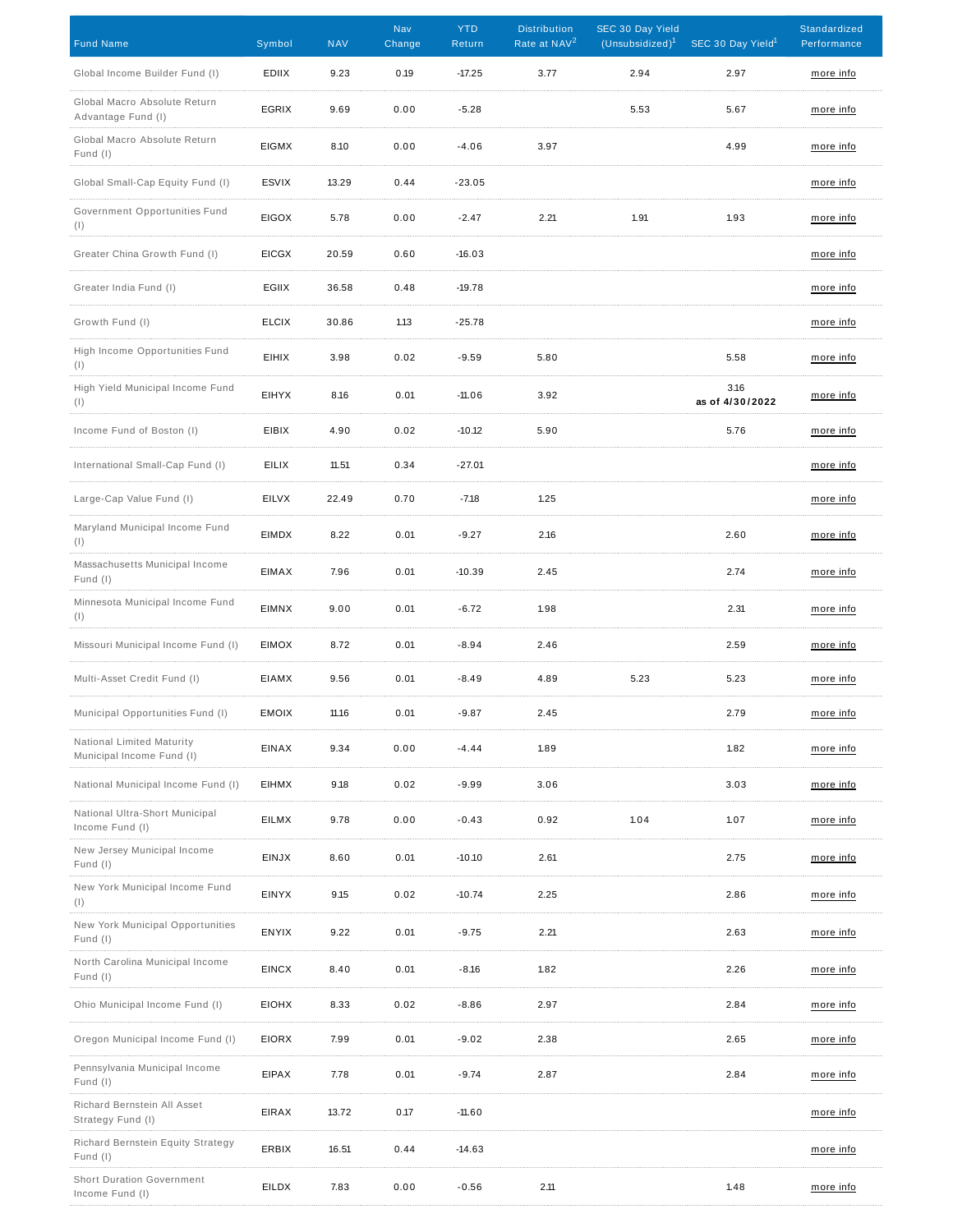| <b>Fund Name</b>                                                            | Symbol       | <b>NAV</b> | Nav<br>Change | <b>YTD</b><br>Return | <b>Distribution</b><br>Rate at NAV <sup>2</sup> | SEC 30 Day Yield<br>(Unsubsidized) <sup>1</sup> | SEC 30 Day Yield <sup>1</sup> | Standardized<br>Performance |
|-----------------------------------------------------------------------------|--------------|------------|---------------|----------------------|-------------------------------------------------|-------------------------------------------------|-------------------------------|-----------------------------|
| Short Duration High Income Fund<br>(1)                                      | <b>ESHIX</b> | 8.83       | 0.02          | $-5.14$              | 4.26                                            | 5.07                                            | 5.38                          | more info                   |
| Short Duration Inflation-Protected<br>Income Fund (I)                       | <b>EIRRX</b> | 10.22      | 0.02          | $-1.70$              | 3.29                                            | 10.97                                           | 10.97                         | more info                   |
| <b>Short Duration Municipal</b><br>Opportunities Fund (I)                   | <b>EMAIX</b> | 9.70       | 0.01          | $-5.25$              | 1.60                                            |                                                 | 2.00                          | more info                   |
| Short Duration Strategic Income<br>Fund (I)                                 | ESIIX        | 6.72       | 0.00          | $-3.76$              | 4.84                                            |                                                 | 4.47                          | more info                   |
| Small-Cap Fund (I)                                                          | <b>EISGX</b> | 14.85      | 0.47          | $-16.90$             |                                                 |                                                 |                               | more info                   |
| South Carolina Municipal Income<br>Fund (I)                                 | <b>EISCX</b> | 8.62       | 0.01          | $-7.73$              | 2.10                                            |                                                 | 2.50                          | more info                   |
| Special Equities Fund (I)                                                   | <b>EISEX</b> | 23.79      | 0.80          | $-17.74$             |                                                 |                                                 |                               | more info                   |
| Stock Fund (I)                                                              | <b>EIERX</b> | 20.19      | 0.58          | $-16.36$             |                                                 |                                                 |                               | more info                   |
| Tax-Managed Equity Asset<br>Allocation Fund (I)                             | EIEAX        | 25.80      | 0.77          | $-17.91$             |                                                 |                                                 |                               | more info                   |
| Tax-Managed Global Dividend<br>Income Fund (I)                              | <b>EIDIX</b> | 13.57      | 0.44          | $-19.79$             | 5.38                                            |                                                 | 1.44                          | more info                   |
| Tax-Managed Growth Fund 1.1 (I)                                             | <b>EITMX</b> | 70.36      | 2.29          | $-19.48$             |                                                 |                                                 |                               | more info                   |
| Tax-Managed Growth Fund 1.2 (I)                                             | <b>EITGX</b> | 34.04      | 1.11          | $-19.51$             |                                                 |                                                 |                               | more info                   |
| Tax-Managed Small-Cap Fund (I)                                              | <b>EIMGX</b> | 28.15      | 0.89          | $-17.71$             |                                                 |                                                 |                               | more info                   |
| Tax-Managed Value Fund (I)                                                  | <b>EITVX</b> | 33.89      | 1.00          | $-12.59$             |                                                 |                                                 |                               | more info                   |
| Taxable Municipal Bond Fund (I)                                             | EIMBX        | 8.96       | 0.00          | $-9.53$              | 1.60                                            |                                                 | 1.89                          | more info                   |
| Total Return Bond Fund (formerly<br>Eaton Vance Core Plus Bond Fund)<br>(1) | EIBAX        | 10.71      | $-0.02$       | $-10.70$             | 3.79                                            | 4.04                                            | 4.14                          | more info                   |
| Virginia Municipal Income Fund (I)                                          | <b>EVAIX</b> | 7.21       | 0.00          | $-9.14$              | 2.46                                            |                                                 | 2.55                          | more info                   |
| Worldwide Health Sciences Fund<br>(1)                                       | <b>EIHSX</b> | 13.63      | 0.32          | $-9.74$              |                                                 |                                                 |                               | more info                   |



**HEADQUARTERS** Two International Place Boston, MA 02110

**Separately Managed Accounts** 

Closed-End Funds and Term **Trusts** 

Market Update Events<sup>2</sup> **The Advisor Institute** 

Investment Tax Calculator

Laddered Investing Interest Rate Scenario Tool

Concentrated Stock Position **Calculator** 

Tax-Equivalent Yield **Calculator** 

## **Resources**

Forms & E-Delivery

Mutual Funds & Abandoned **Property DST Vision** 

in  $y = 0$ 

**AdvisorCentral**